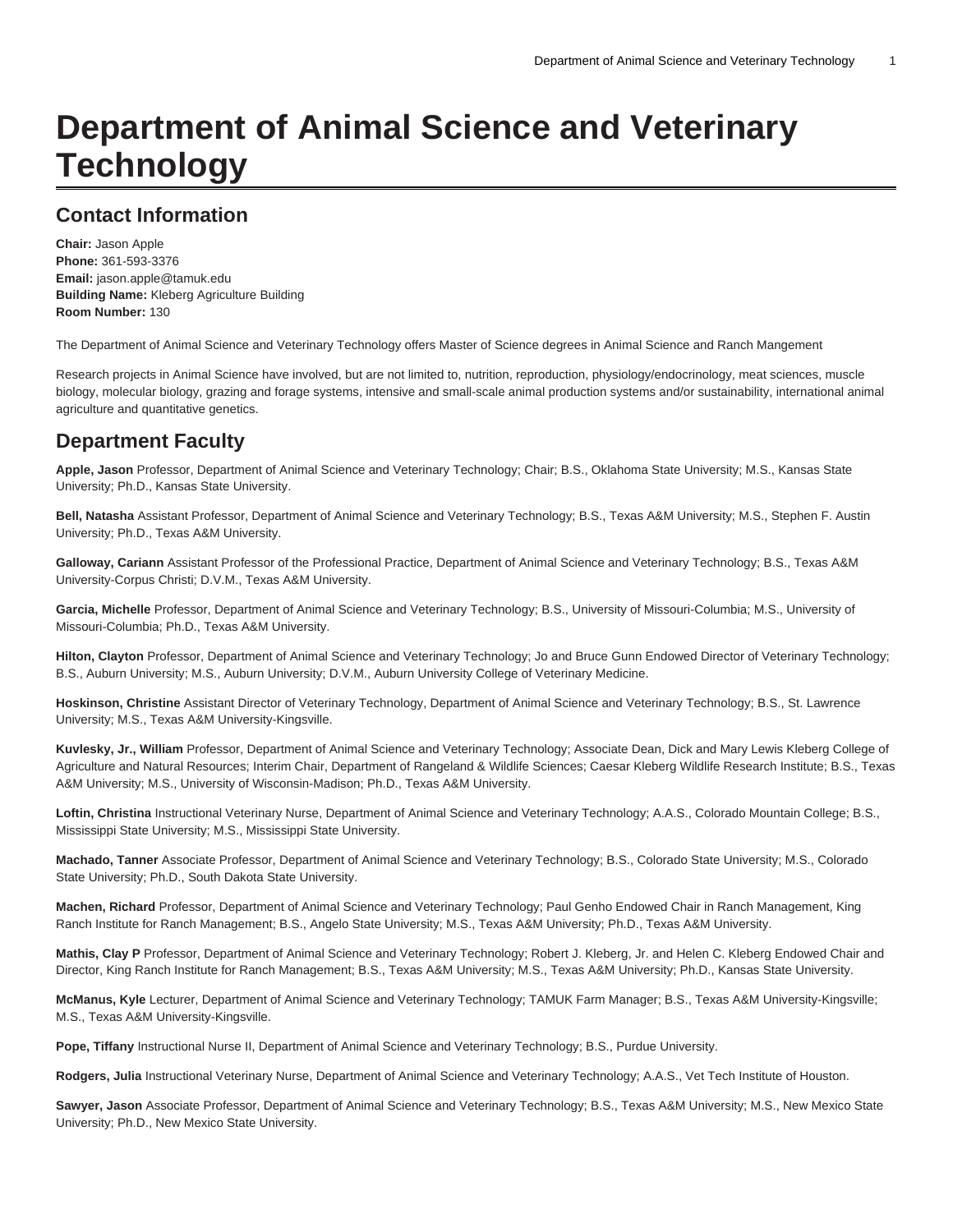**Staiger, Ann E** Assistant Professor, Department of Animal Science and Veterinary Technology; B.S., Oklahoma State University; M.S., Oklahoma State University; Ph.D., Cornell University.

**Stanko, Randy L** Professor, Department of Animal Science and Veterinary Technology; B.S., Colorado State University; M.S., Texas A&M University; Ph.D., North Carolina State University.

# **Animal Science (ANSC)**

# **ANSC 5305** Graduate Research Project **3 SCH (3)**

Designed for project option students and requires completion of research project. Prerequisite: departmental approval. May be repeated for a maximum of 6 semester hours.

# **ANSC 5306** Thesis **3 SCH (3)**

Designed for thesis option students. The course requires completion of thesis research. Prerequisite: departmental approval. May be repeated for maximum of 6 semester hours.

# **ANSC 5307** Physiol of Mammalian Reprod **3 SCH (3-0)**

Comprehensive in-depth study of reproductive physiology and endocrinology with primary emphasis on domestic and laboratory animals. Prerequisites: ANSC 3313/BIOL 3408 or equivalent, and 9 semester hours of chemistry/biochemistry.

## **ANSC 5333** Mammalian Endocrinology **3 SCH (3-0)**

Survey of the endocrine system including endocrine glands and hormones which regulate energy metabolism, water and electrolyte balance, growth and reproduction. Prerequisites: ANSC 4303 or equivalent and 9 semester hours of chemistry/biochemistry.

## **ANSC 5335** International Animal Agric **3 SCH (3-0)**

Students will acquire practical knowledge on international trends and developments in animal agriculture production, on small livestock as an increasingly important global source of food and on how to design and execute projects targeted at the rural poor.

# **ANSC 5336** Envir Physiology of Animals **3 SCH (3-0)**

Principles of domestic animal and wildlife adaptation to tropical and sub-tropical environments. Areas of emphasis will include bioclimatology, physiological temperature regulation mechanisms and nutritional, reproductive and genetic adaptation. Prerequisite: ANSC 4303 or equivalent.

# **ANSC 5337** Ruminant Nutrition and Physiol **3 SCH (3-0)**

Anatomy, physiology, microbiology and nutrient metabolism of the rumen. Prerequisites: ANSC 4307 and CHEM 2421.

# **ANSC 5338** Monogastric Nutrition **3 SCH (3-0)**

Digestion and absorption of nutrients in monogastrics to include human, poultry and swine. Emphasis on vitamin and trace mineral nutrition. Prerequisites: ANSC 4307 and CHEM 2421 or equivalent.

# **ANSC 5351** Advn Range Livestock Productn **3 SCH (3-0)**

This is an interdisciplinary course studying modern beef cattle production, breeding genetics, reproductive physiology, nutrition and economics.

# **ANSC 5390** Advanced Studies in Animal Sci **3 SCH (3)**

Material offered is determined by the needs of the students. Laboratory and lecture vary according to the subject needs. May be repeated once under a different topic.

# **ANSC 5395** Advanced Probs in Animal Sci **1-3 SCH (1-3)**

Independent work that may include a laboratory or field problem. Variable credit dependent upon the problem; may be repeated for a total of 6 semester hours. Prerequisite: approval of a staff member who will supervise the problem.

# **ANSC 5399** Research Topics **1-9 SCH (1-9)**

This course is specifically designed for Plan I students. Required during the research, data analysis, and initial writing stage. Grading for the course will be S for satisfactory or U for unsatisfactory.

# **Ranch Management (RAMT)**

# **RAMT 5305** Graduate Research Project **3 SCH (3)**

Designed for project option students and requires completion of research project. Prerequisite: departmental approval. May be repeated for a maximum of 6 semester hours.

# **RAMT 5306** Thesis **3 SCH (3)**

This course is for thesis students. The course requires 6 hours of grades, 3 hours will consist of completion of a thesis proposal and 3 hours will consist of the thesis. Completion of the thesis proposal must occur as a prerequisite to, or be enrolled in during the same semester as the 3 hours of thesis.

# **RAMT 5350** Practicum in Ranch Management **3 SCH (3-0)**

Students apply tools and techniques learned in other courses to current issues facing the ranching industry. Course requires on ranch study of these current problems integrating tool and techniques learned in other courses using a system approach. Course may be repeated for a maximum of 6 semester hours.